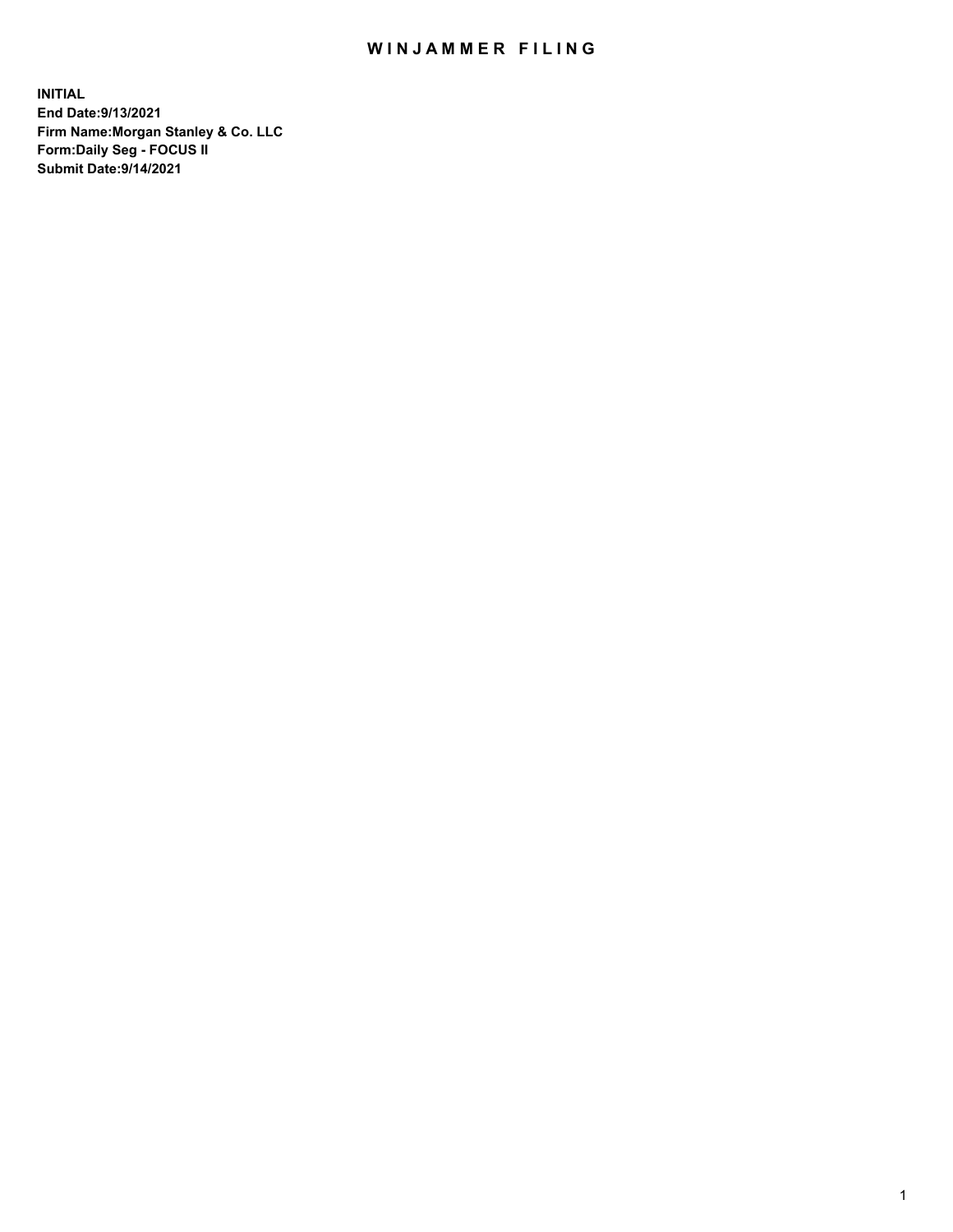**INITIAL End Date:9/13/2021 Firm Name:Morgan Stanley & Co. LLC Form:Daily Seg - FOCUS II Submit Date:9/14/2021 Daily Segregation - Cover Page**

| Name of Company                                                                                                                                                                                                                                                                                                               | Morgan Stanley & Co. LLC                                    |
|-------------------------------------------------------------------------------------------------------------------------------------------------------------------------------------------------------------------------------------------------------------------------------------------------------------------------------|-------------------------------------------------------------|
| <b>Contact Name</b>                                                                                                                                                                                                                                                                                                           | <b>Ikram Shah</b>                                           |
| <b>Contact Phone Number</b>                                                                                                                                                                                                                                                                                                   | 212-276-0963                                                |
| <b>Contact Email Address</b>                                                                                                                                                                                                                                                                                                  | Ikram.shah@morganstanley.com                                |
| FCM's Customer Segregated Funds Residual Interest Target (choose one):<br>a. Minimum dollar amount: ; or<br>b. Minimum percentage of customer segregated funds required:% ; or<br>c. Dollar amount range between: and; or<br>d. Percentage range of customer segregated funds required between:% and%.                        | 235,000,000<br><u>0</u><br>0 <sub>0</sub><br>00             |
| FCM's Customer Secured Amount Funds Residual Interest Target (choose one):<br>a. Minimum dollar amount: ; or<br>b. Minimum percentage of customer secured funds required:%; or<br>c. Dollar amount range between: and; or<br>d. Percentage range of customer secured funds required between:% and%.                           | 140,000,000<br><u>0</u><br>0 <sub>0</sub><br>0 <sub>0</sub> |
| FCM's Cleared Swaps Customer Collateral Residual Interest Target (choose one):<br>a. Minimum dollar amount: ; or<br>b. Minimum percentage of cleared swaps customer collateral required:%; or<br>c. Dollar amount range between: and; or<br>d. Percentage range of cleared swaps customer collateral required between:% and%. | 92,000,000<br><u>0</u><br><u>0 0</u><br>0 <sub>0</sub>      |

Attach supporting documents CH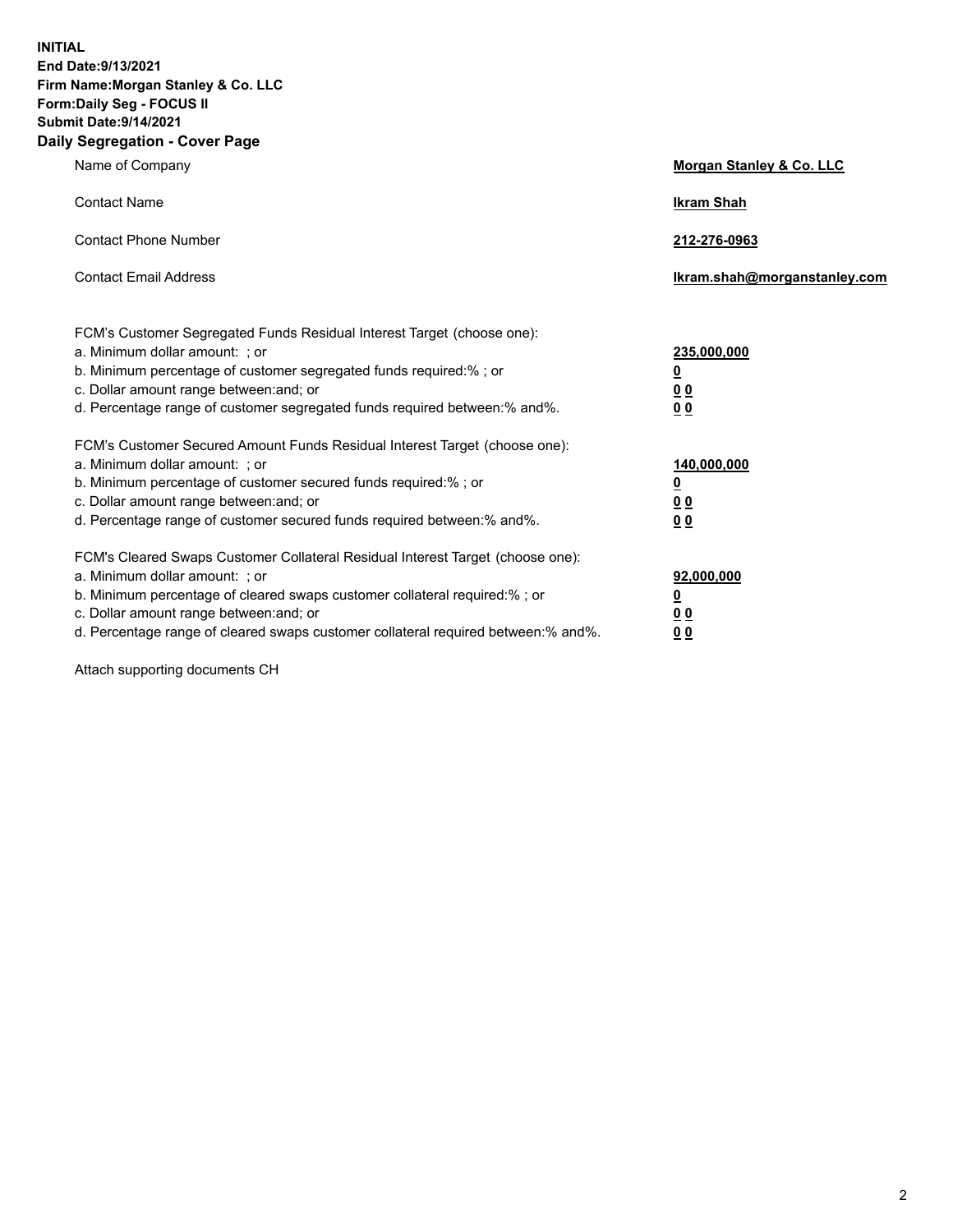## **INITIAL End Date:9/13/2021 Firm Name:Morgan Stanley & Co. LLC Form:Daily Seg - FOCUS II Submit Date:9/14/2021**

## **Daily Segregation - Secured Amounts**

|    | Foreign Futures and Foreign Options Secured Amounts<br>Amount required to be set aside pursuant to law, rule or regulation of a foreign                         | $0$ [7305]                                   |
|----|-----------------------------------------------------------------------------------------------------------------------------------------------------------------|----------------------------------------------|
| 1. | government or a rule of a self-regulatory organization authorized thereunder<br>Net ledger balance - Foreign Futures and Foreign Option Trading - All Customers |                                              |
|    | A. Cash<br>B. Securities (at market)                                                                                                                            | 4,883,739,123 [7315]<br>2,076,992,167 [7317] |
| 2. | Net unrealized profit (loss) in open futures contracts traded on a foreign board of trade                                                                       | 996,995,026 [7325]                           |
| 3. | Exchange traded options<br>a. Market value of open option contracts purchased on a foreign board of trade                                                       | 69,991,939 [7335]                            |
|    | b. Market value of open contracts granted (sold) on a foreign board of trade                                                                                    | -32,721,331 [7337]                           |
| 4. | Net equity (deficit) (add lines 1. 2. and 3.)                                                                                                                   | 7,994,996,924 [7345]                         |
| 5. | Account liquidating to a deficit and account with a debit balances - gross amount                                                                               | 48,234,776 [7351]                            |
|    | Less: amount offset by customer owned securities                                                                                                                | -46,420,011 [7352] 1,                        |
| 6. | Amount required to be set aside as the secured amount - Net Liquidating Equity                                                                                  | 7,996,811,689 [7355]                         |
|    | Method (add lines 4 and 5)                                                                                                                                      |                                              |
| 7. | Greater of amount required to be set aside pursuant to foreign jurisdiction (above) or line<br>6.                                                               | 7,996,811,689 [7360]                         |
|    | FUNDS DEPOSITED IN SEPARATE REGULATION 30.7 ACCOUNTS                                                                                                            |                                              |
| 1. | Cash in banks                                                                                                                                                   |                                              |
|    | A. Banks located in the United States                                                                                                                           | 296,897,270 [7500]                           |
|    | B. Other banks qualified under Regulation 30.7                                                                                                                  | 500,731,324 [7520] 7<br>[7530]               |
| 2. | <b>Securities</b>                                                                                                                                               |                                              |
|    | A. In safekeeping with banks located in the United States                                                                                                       | 669,381,290 [7540]                           |
|    | B. In safekeeping with other banks qualified under Regulation 30.7                                                                                              | <u>79,213,925</u> [7560] 74<br>[7570]        |
| 3. | Equities with registered futures commission merchants                                                                                                           |                                              |
|    | A. Cash                                                                                                                                                         | 14,034,244 [7580]                            |
|    | <b>B.</b> Securities                                                                                                                                            | $0$ [7590]                                   |
|    | C. Unrealized gain (loss) on open futures contracts                                                                                                             | 258,974 [7600]                               |
|    | D. Value of long option contracts                                                                                                                               | $0$ [7610]                                   |
|    | E. Value of short option contracts                                                                                                                              | 0 [7615] 14,293,218 [                        |
| 4. | Amounts held by clearing organizations of foreign boards of trade                                                                                               |                                              |
|    | A. Cash                                                                                                                                                         | $0$ [7640]                                   |
|    | <b>B.</b> Securities                                                                                                                                            | $0$ [7650]                                   |
|    | C. Amount due to (from) clearing organization - daily variation                                                                                                 | $0$ [7660]                                   |
|    | D. Value of long option contracts                                                                                                                               | $0$ [7670]                                   |
|    | E. Value of short option contracts                                                                                                                              | 0 [7675] 0 [7680]                            |
| 5. | Amounts held by members of foreign boards of trade                                                                                                              |                                              |
|    | A. Cash                                                                                                                                                         | 4,292,577,848 [7700]                         |
|    | <b>B.</b> Securities                                                                                                                                            | 1,328,396,953 [7710]                         |
|    | C. Unrealized gain (loss) on open futures contracts                                                                                                             | 996,736,052 [7720]                           |
|    | D. Value of long option contracts                                                                                                                               | 69,991,939 [7730]                            |
|    | E. Value of short option contracts                                                                                                                              | <mark>-32,721,331</mark> [7735] 6.           |
|    |                                                                                                                                                                 | $[7740]$                                     |
| 6. | Amounts with other depositories designated by a foreign board of trade                                                                                          | $0$ [7760]                                   |
| 7. | Segregated funds on hand                                                                                                                                        | $0$ [7765]                                   |
| 8. | Total funds in separate section 30.7 accounts                                                                                                                   | 8,215,498,488 [7770]                         |
| 9. | Excess (deficiency) Set Aside for Secured Amount (subtract line 7 Secured Statement<br>Page 1 from Line 8)                                                      | 218,686,799 [7380]                           |

- 10. Management Target Amount for Excess funds in separate section 30.7 accounts **140,000,000** [7780]
- 11. Excess (deficiency) funds in separate 30.7 accounts over (under) Management Target 78,686,799 [7785]

Less: amount offset by customer owned securities **-46,420,011** [7352] **1,814,765** [7354] **9** [7355]

## **9** [7360]

B. Other banks qualified under Regulation 30.7 **500,731,324** [7520] **797,628,594**

860] **748,595,215** 

E. Value of short option contracts **0** [7615] **14,293,218** [7620]

 E. Value of short option contracts **-32,721,331** [7735] **6,654,981,461 218,686,799** [7380]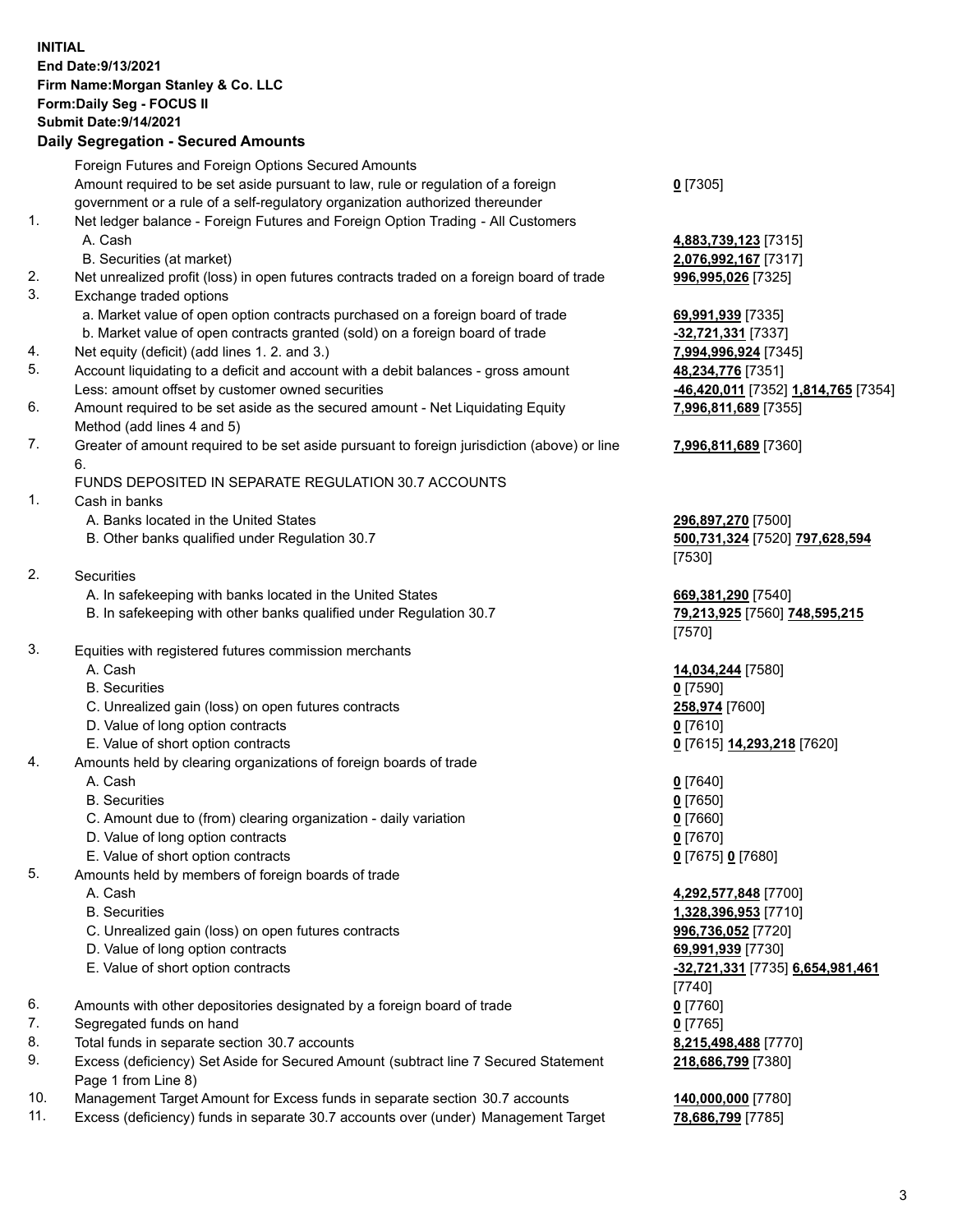**INITIAL End Date:9/13/2021 Firm Name:Morgan Stanley & Co. LLC Form:Daily Seg - FOCUS II Submit Date:9/14/2021 Daily Segregation - Segregation Statement** SEGREGATION REQUIREMENTS(Section 4d(2) of the CEAct) 1. Net ledger balance A. Cash **17,192,461,700** [7010] B. Securities (at market) **7,576,717,875** [7020] 2. Net unrealized profit (loss) in open futures contracts traded on a contract market **857,391,569** [7030] 3. Exchange traded options A. Add market value of open option contracts purchased on a contract market **1,546,472,402** [7032] B. Deduct market value of open option contracts granted (sold) on a contract market **-1,111,891,849** [7033] 4. Net equity (deficit) (add lines 1, 2 and 3) **26,061,151,697** [7040] 5. Accounts liquidating to a deficit and accounts with debit balances - gross amount **107,624,770** [7045] Less: amount offset by customer securities **-106,581,320** [7047] **1,043,450** [7050] 6. Amount required to be segregated (add lines 4 and 5) **26,062,195,147** [7060] FUNDS IN SEGREGATED ACCOUNTS 7. Deposited in segregated funds bank accounts A. Cash **2,881,614,493** [7070] B. Securities representing investments of customers' funds (at market) **0** [7080] C. Securities held for particular customers or option customers in lieu of cash (at market) **2,778,726,802** [7090] 8. Margins on deposit with derivatives clearing organizations of contract markets A. Cash **15,501,401,763** [7100] B. Securities representing investments of customers' funds (at market) **0** [7110] C. Securities held for particular customers or option customers in lieu of cash (at market) **4,647,036,286** [7120] 9. Net settlement from (to) derivatives clearing organizations of contract markets **48,137,376** [7130] 10. Exchange traded options A. Value of open long option contracts **1,546,472,402** [7132] B. Value of open short option contracts **-1,111,891,849** [7133] 11. Net equities with other FCMs A. Net liquidating equity **6,440,701** [7140] B. Securities representing investments of customers' funds (at market) **0** [7160] C. Securities held for particular customers or option customers in lieu of cash (at market) **0** [7170] 12. Segregated funds on hand **150,954,787** [7150] 13. Total amount in segregation (add lines 7 through 12) **26,448,892,761** [7180] 14. Excess (deficiency) funds in segregation (subtract line 6 from line 13) **386,697,614** [7190] 15. Management Target Amount for Excess funds in segregation **235,000,000** [7194]

16. Excess (deficiency) funds in segregation over (under) Management Target Amount Excess

**151,697,614** [7198]